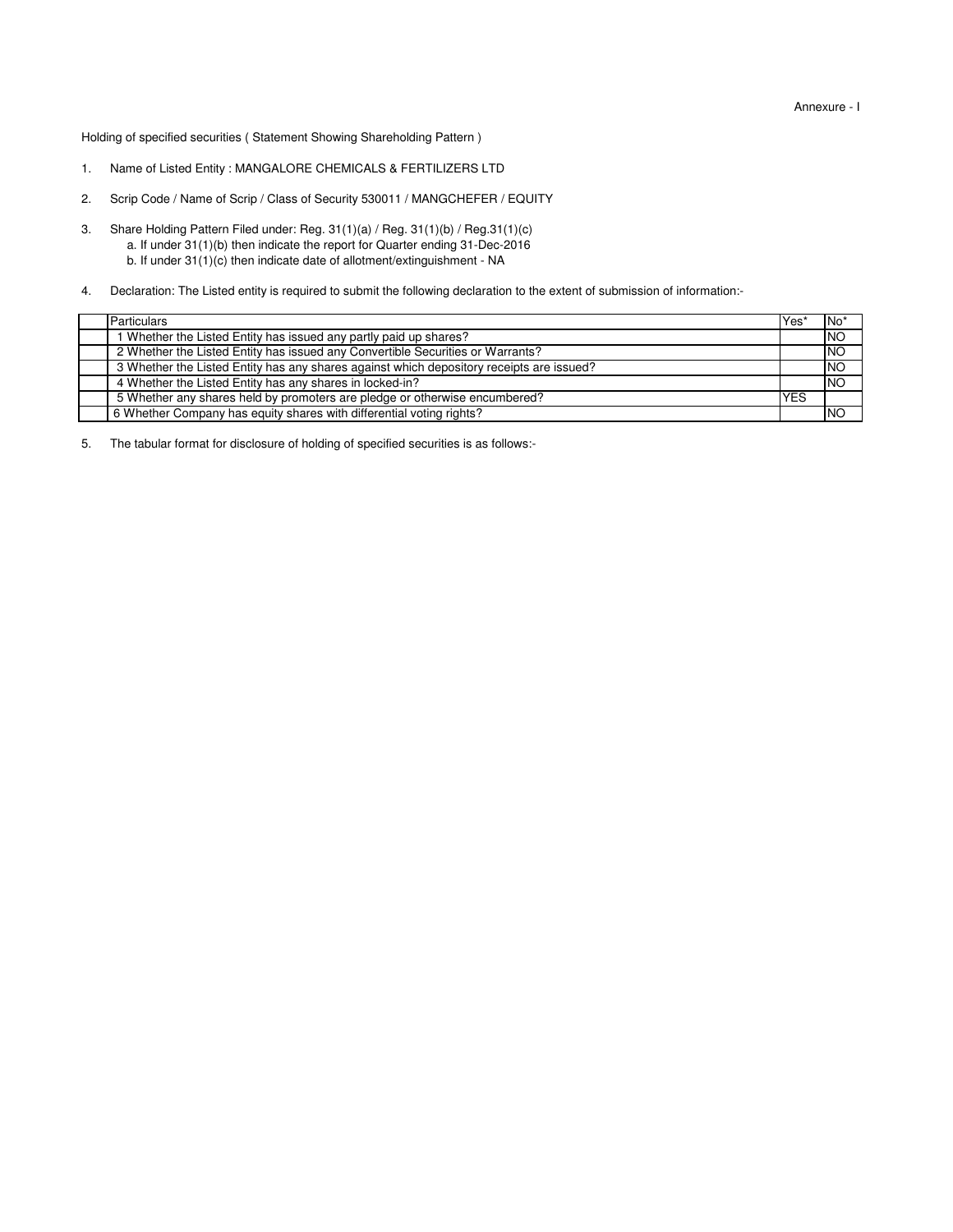|                     | Table I - Summary Statement holding of specified securities         |                                       |                                                             |                                                                |                                                                    |                                                               |                                                                               |                |                                       |                                                                     |                    |                                                                        |                                                                                                  |            |                                          |                                                               |                                          |                                                                               |
|---------------------|---------------------------------------------------------------------|---------------------------------------|-------------------------------------------------------------|----------------------------------------------------------------|--------------------------------------------------------------------|---------------------------------------------------------------|-------------------------------------------------------------------------------|----------------|---------------------------------------|---------------------------------------------------------------------|--------------------|------------------------------------------------------------------------|--------------------------------------------------------------------------------------------------|------------|------------------------------------------|---------------------------------------------------------------|------------------------------------------|-------------------------------------------------------------------------------|
| Cate<br>gory<br>(1) | Category of<br>Shareholder<br>(II)                                  | Nos. of<br>Share-<br>holders<br>(III) | No. of<br>fully paid up<br>equity<br>shares<br>held<br>(IV) | No. of<br>Partly<br>paid-up<br>equity<br>shares<br>held<br>(V) | No. of<br>shares<br>underly-<br>ing<br>Deposit-<br>ory<br>Receipts | Total nos.<br>shares held<br>$(VII) =$<br>$(IV)+(V)+$<br>(VI) | Share-<br>holding as<br>a % of total<br>no.<br>of shares<br>(calculated<br>as |                |                                       | Number of Voting Rights<br>held in each class of<br>securities (IX) |                    | No. of<br>Shares<br>Underly-<br>ing<br>Outstand-<br>ing<br>convertible | Shareholding.<br>as a %<br>assuming<br>full conversion<br>of convertible<br>securities<br>(as a  |            | Number of<br>Locked in<br>shares (XII)   | Number of Shares<br>pledged or otherwise<br>encumbered (XIII) |                                          | Number of<br>equity<br>shares held<br>in<br>demateriali-<br>zed<br>form (XIV) |
|                     |                                                                     |                                       |                                                             |                                                                | (VI)                                                               |                                                               | per SCRR,<br>1957)<br>(VIII) As a<br>$%$ of<br>$(A+B+C2)$                     | Class<br>eg: X | No of Voting Rights<br>Class<br>eg: Y | Total                                                               | Total as<br>a % of | securities<br>(including<br>$(A+B+C$ Warrants)<br>(X)                  | percentage<br>of diluted<br>share<br>capital)<br>$(XI) = (VII) + (X)$<br>As a % of<br>$(A+B+C2)$ | No.<br>(a) | As a %<br>of total<br>Shares<br>held (b) | No.(a)                                                        | As a %<br>of total<br>Shares<br>held (b) |                                                                               |
| IA.                 | <b>PROMOTER &amp;</b><br><b>PROMOTER</b><br><b>GROUP</b>            | 4                                     | 88886107                                                    | $\overline{0}$                                                 |                                                                    | 88886107                                                      | 75.00                                                                         | 88886107       | $\Omega$                              | 88886107                                                            | 75.00              | $\Omega$                                                               | $\Omega$                                                                                         |            |                                          | 47533521                                                      | 53.48                                    | 88886107                                                                      |
| lв.                 | <b>PUBLIC</b>                                                       | 56671                                 | 29629043                                                    | $\Omega$                                                       |                                                                    | 29629043                                                      | 25.00                                                                         | 29629043       |                                       | 29629043                                                            | 25.00              | $\Omega$                                                               | U                                                                                                |            |                                          | $\Omega$                                                      |                                          | 23820887                                                                      |
| IC.                 | <b>NON</b><br><b>PROMOTER-</b><br><b>NON PUBLIC</b>                 | $\overline{0}$                        | $\Omega$                                                    | $\Omega$                                                       |                                                                    |                                                               | 0.00                                                                          | 0              | $\Omega$                              | $\overline{0}$                                                      | 0.00               | $\Omega$                                                               | $\overline{0}$                                                                                   | $\Omega$   | $\Omega$                                 | $\overline{0}$                                                | $\overline{0}$                           | 0                                                                             |
| IC1.                | <b>SHARES</b><br><b>UNDERLYING</b><br><b>IDRS</b>                   | $\Omega$                              |                                                             | $\Omega$                                                       |                                                                    |                                                               | 0.00                                                                          | U              | $\Omega$                              | $\Omega$                                                            | 0.00               | $\Omega$                                                               | $\Omega$                                                                                         |            | U                                        | $\Omega$                                                      | $\Omega$                                 | Οl                                                                            |
| IC2.                | <b>SHARES HELD</b><br><b>BY</b><br><b>EMPLOYEE</b><br><b>TRUSTS</b> | $\Omega$                              |                                                             | $\Omega$                                                       |                                                                    |                                                               | 0.00                                                                          |                |                                       | $\Omega$                                                            | 0.00               | $\Omega$                                                               | $\Omega$                                                                                         |            |                                          | $\Omega$                                                      |                                          |                                                                               |
|                     | <b>Total</b>                                                        | 56675                                 | 118515150                                                   | $\Omega$                                                       | $\Omega$                                                           | 118515150                                                     | 100.00                                                                        | 118515150      |                                       | 118515150                                                           | 100.00             | $\Omega$                                                               | 0                                                                                                |            |                                          | 47533521                                                      | 40.11                                    | 112706994                                                                     |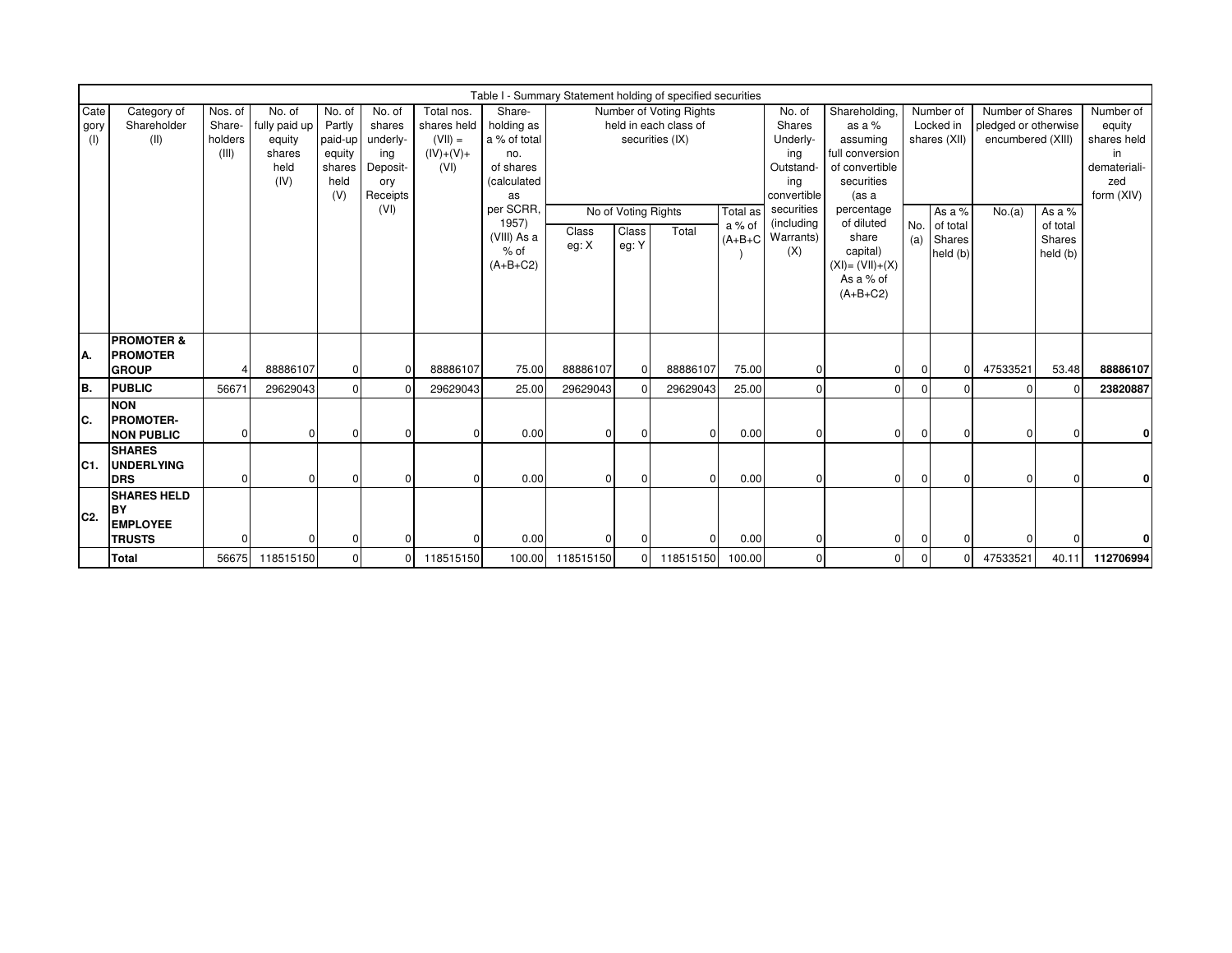|                  | Table II - Statement showing shareholding pattern of the Promoter and Promoter Group<br>Number of Voting Rights |                    |                                      |                                                                |                                                              |                                                                            |                                                                         |                                                                                                                    |                                                                                                                                                                |              |             |               |                                                                                                                       |                                                                                                                                                                                              |              |                                                                                       |                                                                            |                                                       |                                                                               |
|------------------|-----------------------------------------------------------------------------------------------------------------|--------------------|--------------------------------------|----------------------------------------------------------------|--------------------------------------------------------------|----------------------------------------------------------------------------|-------------------------------------------------------------------------|--------------------------------------------------------------------------------------------------------------------|----------------------------------------------------------------------------------------------------------------------------------------------------------------|--------------|-------------|---------------|-----------------------------------------------------------------------------------------------------------------------|----------------------------------------------------------------------------------------------------------------------------------------------------------------------------------------------|--------------|---------------------------------------------------------------------------------------|----------------------------------------------------------------------------|-------------------------------------------------------|-------------------------------------------------------------------------------|
|                  | Category & Name<br>of the Shareholders<br>(1)                                                                   | <b>PAN</b><br>(II) | Nos. of<br>Share-<br>holder<br>(III) | No. of<br>fully paid<br>up<br>equity<br>shares<br>held<br>(IV) | Partly<br>paid-<br>up<br>equity<br>share<br>s<br>held<br>(V) | No. of<br>shares<br>underly-<br>ing<br>Deposit-<br>ory<br>Receipts<br>(VI) | Total nos<br>shares<br>held<br>$(VII =$<br>$IV + V +$<br>V <sub>1</sub> | Share-<br>holding<br>$\%$<br>calculate<br>d as<br>per<br>SCRR.<br>1957<br>As a %<br>of<br>$(A+B+C$<br>2)<br>(VIII) | held in each class of<br>securities (IX)<br>No of Voting Rights<br>Total<br>as<br>Cla<br>Total<br>Class<br>a % of<br>X<br>SS<br>Total<br>Y<br>Voting<br>rights |              |             |               | No. of<br>Shares<br>Underly-<br>ing<br>Outstand-<br>ing<br>convertibl<br>securities<br>(including<br>Warrants)<br>(X) | Shareholding,<br>as a %<br>assuming<br>full conversion<br>of convertible<br>securities<br>(as a<br>percentage<br>of diluted share<br>capital)<br>$(XI) = (VII)+(X)$<br>as a % of<br>$A+B+C2$ | No.<br>a)    | Number of<br>Locked in<br>shares (XII)<br>As a %<br>of total<br>Shares<br>held<br>(b) | Number of Shares<br>pledged or<br>otherwise<br>encumbered (XIII)<br>No.(a) | As a<br>$\%$<br>of total<br>Share<br>s<br>held<br>(b) | Number of<br>equity<br>shares held<br>in<br>dematerial-<br>ized<br>form (XIV) |
|                  | <b>INDIAN</b><br>Individuals/Hindu                                                                              |                    |                                      |                                                                |                                                              |                                                                            |                                                                         |                                                                                                                    |                                                                                                                                                                |              |             |               |                                                                                                                       |                                                                                                                                                                                              |              |                                                                                       |                                                                            |                                                       |                                                                               |
|                  | undivided Family                                                                                                |                    | $\Omega$                             | $\mathbf{0}$                                                   | $\Omega$                                                     | $\bf{0}$                                                                   | $\mathbf{0}$                                                            | 0.00                                                                                                               | 0l                                                                                                                                                             | 0            | $\mathbf 0$ | 0.00          | $\mathbf{0}$                                                                                                          | Οl                                                                                                                                                                                           | $\mathbf{0}$ | $\Omega$                                                                              | $\mathbf{0}$                                                               | 0.00                                                  | $\mathbf{0}$                                                                  |
|                  | Central Government/<br><b>State Government(s)</b>                                                               |                    | $\Omega$                             | $\mathbf{0}$                                                   | $\Omega$                                                     | $\bf{0}$                                                                   | $\mathbf{0}$                                                            | 0.00                                                                                                               | 0l                                                                                                                                                             | 0            | $\mathbf 0$ | 0.00          | 0l                                                                                                                    | Οl                                                                                                                                                                                           | 0            | $\Omega$                                                                              | $\mathbf{0}$                                                               | 0.00                                                  | $\mathbf{0}$                                                                  |
|                  | <b>Financial Institutions/</b><br><b>Banks</b>                                                                  |                    | ŋ                                    | 0                                                              | n                                                            | 0                                                                          | $\mathbf{0}$                                                            | 0.00                                                                                                               | 01                                                                                                                                                             | 0            | $\bf{0}$    | 0.00          | $\Omega$                                                                                                              | 0                                                                                                                                                                                            | n            | ŋ                                                                                     | $\mathbf{0}$                                                               | 0.00                                                  | $\mathbf{0}$                                                                  |
|                  | <b>ANY OTHER</b>                                                                                                |                    |                                      |                                                                |                                                              |                                                                            |                                                                         |                                                                                                                    |                                                                                                                                                                |              |             |               |                                                                                                                       |                                                                                                                                                                                              |              |                                                                                       |                                                                            |                                                       |                                                                               |
|                  | <b>Bodies Corporate</b>                                                                                         |                    |                                      | 88886107                                                       | $\mathbf 0$                                                  | n                                                                          | 88886107                                                                | 75.00                                                                                                              | 88886107                                                                                                                                                       | 0            | 88886107    | 75.00         | $\mathbf{0}$                                                                                                          | $\mathbf{0}$                                                                                                                                                                                 | $\Omega$     | ŋ                                                                                     | 47533521                                                                   | 53.48                                                 | 88886107                                                                      |
|                  | Names :                                                                                                         |                    |                                      |                                                                |                                                              |                                                                            |                                                                         |                                                                                                                    |                                                                                                                                                                |              |             |               |                                                                                                                       |                                                                                                                                                                                              |              |                                                                                       |                                                                            |                                                       |                                                                               |
|                  | ZUARI FERTILISERS AND<br><b>CHEMICALS LIMITED</b>                                                               | AAACZ3961E         |                                      | 62843211                                                       |                                                              |                                                                            | 62843211                                                                | 53.03                                                                                                              | 62843211                                                                                                                                                       | ŋ            | 62843211    | 53.03         |                                                                                                                       | $\mathbf 0$                                                                                                                                                                                  | $\Omega$     | $\Omega$                                                                              | 42779640                                                                   | 68.07                                                 | 62843211                                                                      |
|                  | UNITED BREWERIES<br>(HOLDINGS) LIMITED                                                                          | AAACU2307D         |                                      | 17836068                                                       |                                                              |                                                                            | 17836068                                                                | 15.05                                                                                                              | 17836068                                                                                                                                                       |              | 17836068    | 15.05         |                                                                                                                       | $\mathbf{0}$                                                                                                                                                                                 |              | <sup>0</sup>                                                                          | 4753881                                                                    | 26.65                                                 | 17836068                                                                      |
|                  | <b>MCDOWELL HOLDINGS</b><br><b>LIMITED</b>                                                                      | AAECM1162E         |                                      | 5826828                                                        |                                                              |                                                                            | 5826828                                                                 | 4.92                                                                                                               | 5826828                                                                                                                                                        |              | 5826828     | 4.92          |                                                                                                                       | $\mathbf 0$                                                                                                                                                                                  | n            | <sup>0</sup>                                                                          | 0                                                                          | 0.00                                                  | 5826828                                                                       |
|                  | KINGFISHER FINVEST<br><b>INDIA LTD</b>                                                                          | AABCV9224B         |                                      | 2380000                                                        |                                                              |                                                                            | 2380000                                                                 | 2.01                                                                                                               | 2380000                                                                                                                                                        |              | 2380000     | $2.0^{\circ}$ |                                                                                                                       | $\mathbf 0$                                                                                                                                                                                  |              | $\Omega$                                                                              | n                                                                          | 0.00                                                  | 2380000                                                                       |
|                  | Sub-Total (A)(1)                                                                                                |                    |                                      | 88886107                                                       | $\Omega$                                                     | n١                                                                         | 88886107                                                                | 75.00                                                                                                              | 88886107                                                                                                                                                       | $\Omega$     | 88886107    | 75.00         | $\Omega$                                                                                                              | 0                                                                                                                                                                                            | $\mathbf{0}$ | $\Omega$                                                                              | 47533521                                                                   | 53.48                                                 | 88886107                                                                      |
| $\overline{2}$ . | <b>FOREIGN</b>                                                                                                  |                    |                                      |                                                                |                                                              |                                                                            |                                                                         |                                                                                                                    |                                                                                                                                                                |              |             |               |                                                                                                                       |                                                                                                                                                                                              |              |                                                                                       |                                                                            |                                                       |                                                                               |
|                  | Individuals (Non-<br><b>Resident Individuals/</b><br>Foreign Individuals)                                       |                    | 0                                    | 0                                                              | 0                                                            | 0                                                                          | $\mathbf{0}$                                                            | 0.00                                                                                                               | 0                                                                                                                                                              | 0            | $\bf{0}$    | 0.00          | 0                                                                                                                     | 0                                                                                                                                                                                            | 0            | 0                                                                                     | 0                                                                          | 0.00                                                  | $\mathbf{0}$                                                                  |
| h                | Government                                                                                                      |                    | $\mathbf{0}$                         | 0                                                              | $\Omega$                                                     | οl                                                                         | $\mathbf{0}$                                                            | 0.00                                                                                                               | 0l                                                                                                                                                             | $\mathbf{0}$ | $\mathbf 0$ | 0.00          | $\mathbf{0}$                                                                                                          | $\mathbf{0}$                                                                                                                                                                                 | $\mathbf{0}$ | <sup>0</sup>                                                                          |                                                                            | 0.00                                                  | 0l                                                                            |
| c.               | <b>Institutions</b>                                                                                             |                    | $\mathbf{0}$                         | $\mathbf{0}$                                                   | 0                                                            | οI                                                                         | $\mathbf{0}$                                                            | 0.00                                                                                                               | 0l                                                                                                                                                             | 0            | $\mathbf 0$ | 0.00          | 0l                                                                                                                    | $\mathbf{0}$                                                                                                                                                                                 | $\mathbf{0}$ | <sup>0</sup>                                                                          |                                                                            | 0.00                                                  | 0l                                                                            |
|                  | d. Foreign Portfolio Investor                                                                                   |                    | $\Omega$                             | 0                                                              | $\Omega$                                                     | 0                                                                          | $\Omega$                                                                | 0.00                                                                                                               | Οl                                                                                                                                                             | $\mathbf{0}$ | $\mathbf 0$ | 0.00          | $\Omega$                                                                                                              | 0                                                                                                                                                                                            | $\Omega$     | U                                                                                     | ŋ                                                                          | 0.00                                                  | $\mathbf{0}$                                                                  |
|                  | <b>ANY OTHER</b>                                                                                                |                    |                                      |                                                                |                                                              |                                                                            |                                                                         |                                                                                                                    |                                                                                                                                                                |              |             |               |                                                                                                                       |                                                                                                                                                                                              |              |                                                                                       |                                                                            |                                                       |                                                                               |
|                  | Sub-Total (A)(2)                                                                                                |                    | $\mathbf{0}$                         | $\mathbf{0}$                                                   | $\Omega$                                                     | οI                                                                         | $\mathbf{0}$                                                            | 0.00                                                                                                               | οI                                                                                                                                                             | 0            | $\mathbf 0$ | 0.00          | $\mathbf{0}$                                                                                                          | $\mathbf{0}$                                                                                                                                                                                 | $\Omega$     | 0                                                                                     | $\bf{0}$                                                                   | 0.00                                                  | $\mathbf{0}$                                                                  |
|                  | <b>Total Shareholding of</b><br><b>Promoter and Promoter</b><br>Group $(A)=(A)(1)+(A)(2)$                       |                    |                                      | 4 88886107                                                     | $\mathbf{0}$                                                 |                                                                            | 0 88886107                                                              |                                                                                                                    | 75.00 88886107 0                                                                                                                                               |              | 88886107    | 75.00         | 01                                                                                                                    | 0                                                                                                                                                                                            | 0            | 0                                                                                     | 47533521                                                                   | 40.11                                                 | 88886107                                                                      |

**Details of Shares which remain unclaimed may be given hear along with details such as number of shareholders, outstanding shares held in demat/unclaimed suspense account, voting rights which are frozen etc.**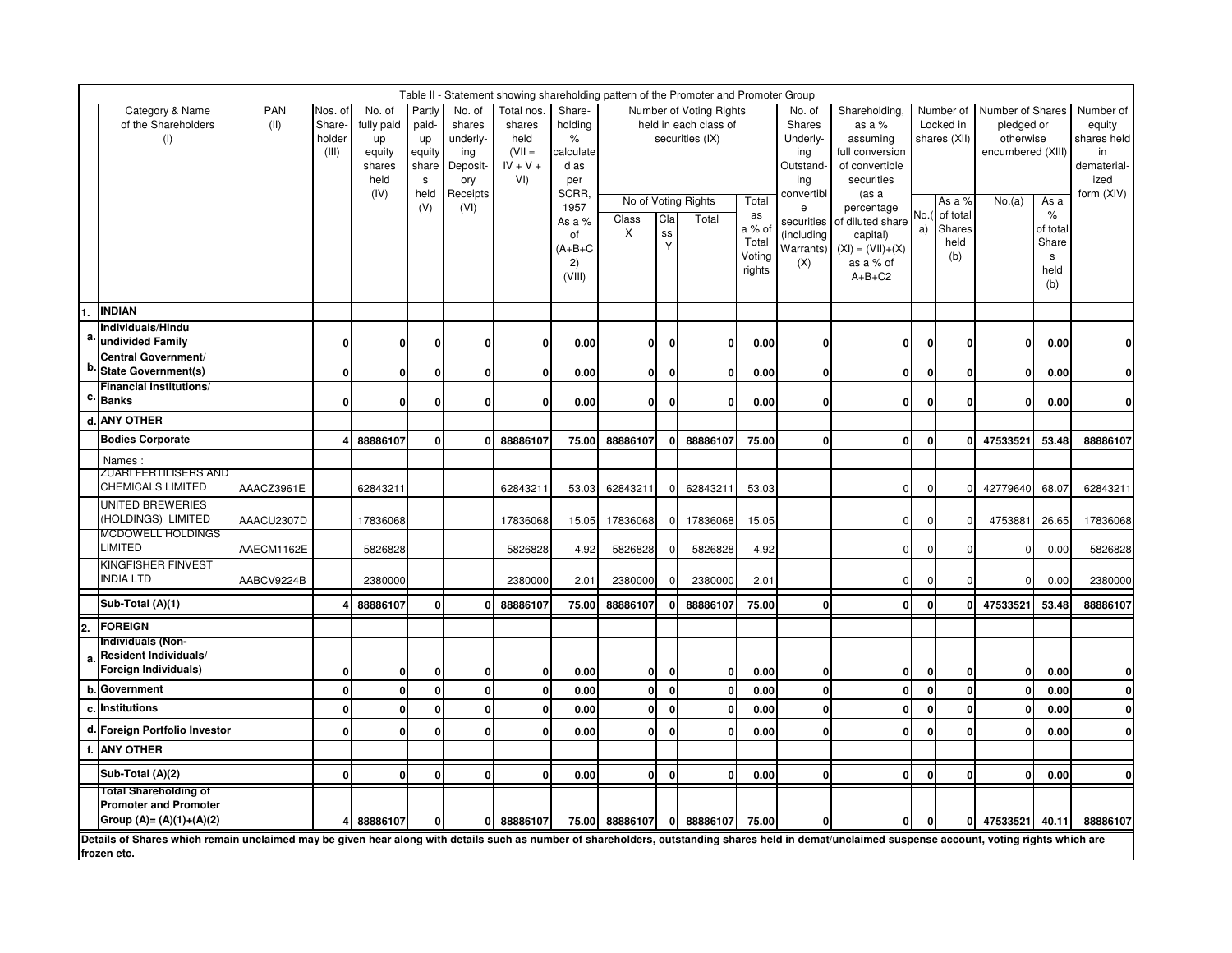|              | Table III - Statement showing shareholding pattern of the Public shareholder<br>Number of Voting Rights<br>Number of<br>Number of Shares   |  |              |                             |              |                  |                           |                      |                           |                       |                |                 |                            |                       |         |                    |                      |                   |                     |
|--------------|--------------------------------------------------------------------------------------------------------------------------------------------|--|--------------|-----------------------------|--------------|------------------|---------------------------|----------------------|---------------------------|-----------------------|----------------|-----------------|----------------------------|-----------------------|---------|--------------------|----------------------|-------------------|---------------------|
|              | PAN<br>Category &<br>Nos. of<br>No. of<br>Partly paid-<br>No. of shares<br>Name<br>(II)<br>Share-holder fully paid up<br>underly-ing<br>up |  |              |                             |              |                  | Total nos.<br>shares held | Share-<br>holding %  |                           | held in each class of |                |                 | No. of<br>Shares           | Total<br>Shareholding |         | Locked in          | pledged or otherwise |                   | Number of<br>equity |
|              | of the                                                                                                                                     |  | (III)        | equity shares equity shares |              | Deposi-tory      | $(VII =$                  | calculated as        |                           |                       | securities IX) |                 | Underlying                 | $\cdot$               |         | shares (XII)       |                      | encumbered (XIII) | shares held         |
|              | Shareholders<br>(1)                                                                                                                        |  |              | held<br>(IV)                | held<br>(V)  | Receipts<br>(VI) | $IV + V + VI$             | per SCRR,<br>1957    |                           |                       |                |                 | Outstanding<br>convertible | as a %<br>assuming    |         |                    |                      |                   | in<br>demateria-    |
|              |                                                                                                                                            |  |              |                             |              |                  |                           | As a % of            |                           |                       |                |                 | securities                 | full                  | No. (a) | As a %             | No.(a)               | As a %            | lized               |
|              |                                                                                                                                            |  |              |                             |              |                  |                           | $(A+B+C2)$<br>(VIII) |                           | No of Voting Rights   |                | Total as        | (including<br>Warrants)    | conversion<br>of      |         | of total           | (Not applic          | of total          | form (XIV)          |
|              |                                                                                                                                            |  |              |                             |              |                  |                           |                      | Class                     | Class                 | Total          | a % of          | (X)                        | convertible           |         | Shares<br>held (b) | able)                | Shares<br>held    |                     |
|              |                                                                                                                                            |  |              |                             |              |                  |                           |                      | $\boldsymbol{\mathsf{x}}$ | Y                     |                | Total<br>Voting |                            | securities<br>(as a   |         |                    |                      | (Not appli        |                     |
|              |                                                                                                                                            |  |              |                             |              |                  |                           |                      |                           |                       |                | rights          |                            | percentage            |         |                    |                      | cable) (b)        |                     |
|              |                                                                                                                                            |  |              |                             |              |                  |                           |                      |                           |                       |                |                 |                            | of diluted<br>share   |         |                    |                      |                   |                     |
|              |                                                                                                                                            |  |              |                             |              |                  |                           |                      |                           |                       |                |                 |                            | capital)              |         |                    |                      |                   |                     |
| $\mathbf 1$  | <b>INSTITUTIO</b><br><b>NS</b>                                                                                                             |  |              |                             |              |                  |                           |                      |                           |                       |                |                 |                            |                       |         |                    |                      |                   |                     |
|              | Mutual                                                                                                                                     |  |              |                             |              |                  |                           |                      |                           |                       |                |                 |                            |                       |         |                    |                      |                   |                     |
| а.           | Funds/                                                                                                                                     |  | 6            | 129375                      | $\mathbf{0}$ | $\Omega$         | 129375                    | 0.11                 | 129375                    | $\mathbf{0}$          | 129375         | 0.11            | 0                          | $\Omega$              |         | $\Omega$           | <b>NA</b>            |                   | 10000               |
| b.           | Venture<br>Capital                                                                                                                         |  |              |                             |              |                  |                           |                      |                           |                       |                |                 |                            |                       |         |                    |                      |                   |                     |
|              | <b>Funds</b>                                                                                                                               |  | $\mathbf 0$  | $\mathbf{0}$                | 0            | n                | $\mathbf{0}$              | 0.00                 | O                         | $\mathbf 0$           | O              | 0.00            | $\Omega$                   |                       |         |                    | <b>NA</b>            |                   | $\mathbf{0}$        |
|              | Alternate<br>Investment                                                                                                                    |  |              |                             |              |                  |                           |                      |                           |                       |                |                 |                            |                       |         |                    |                      |                   |                     |
| с.           | <b>Funds</b>                                                                                                                               |  | $\mathbf 0$  | $\mathbf{0}$                | $\mathbf{0}$ |                  | $\mathbf{0}$              | 0.00                 | $\Omega$                  | $\Omega$              | $\Omega$       | 0.00            | 0                          | O                     |         |                    | <b>NA</b>            |                   | $\mathbf{0}$        |
|              | Foreign                                                                                                                                    |  |              |                             |              |                  |                           |                      |                           |                       |                |                 |                            |                       |         |                    |                      |                   |                     |
| d.           | Venture<br>Capital                                                                                                                         |  |              |                             |              |                  |                           |                      |                           |                       |                |                 |                            |                       |         |                    |                      |                   |                     |
|              | <b>Investors</b>                                                                                                                           |  | $\mathbf 0$  | 0                           | 0            | 0                | 0                         | 0.00                 | 0                         | 0                     | 0              | 0.00            | 0                          | $\mathbf{0}$          |         | $\Omega$           | <b>NA</b>            |                   |                     |
|              | Foreign<br><b>Portfolio</b>                                                                                                                |  |              |                             |              |                  |                           |                      |                           |                       |                |                 |                            |                       |         |                    |                      |                   |                     |
| е.           | <b>Investors</b>                                                                                                                           |  | $\mathbf 0$  | $\mathbf 0$                 | $\mathbf{0}$ |                  | $\mathbf{0}$              | 0.00                 | $\mathbf{0}$              | $\Omega$              | 0              | 0.00            | $\mathbf 0$                | n                     |         |                    | <b>NA</b>            |                   |                     |
|              | Financial                                                                                                                                  |  |              |                             |              |                  |                           |                      |                           |                       |                |                 |                            |                       |         |                    |                      |                   |                     |
| f.           | Institutions/                                                                                                                              |  |              |                             |              |                  |                           |                      |                           |                       |                |                 |                            |                       |         |                    |                      |                   |                     |
|              | <b>Banks</b>                                                                                                                               |  | 311          | 354356                      | $\mathbf 0$  | $\mathbf{0}$     | 354356                    | 0.30                 | 354356                    | $\mathbf 0$           | 354356         | 0.30            | 0                          | $\mathbf{0}$          |         |                    | <b>NA</b>            |                   | 6450                |
| g.           | Insurance                                                                                                                                  |  |              |                             |              |                  |                           |                      |                           |                       |                |                 |                            |                       |         |                    |                      |                   |                     |
|              | Companies                                                                                                                                  |  | 5            | 5090                        | 0            |                  | 5090                      | 0.00                 | 5090                      | $\Omega$              | 5090           | 0.00            | $\mathbf 0$                | n                     |         |                    | <b>NA</b>            |                   | $\mathbf{0}$        |
|              | Provident<br>Funds/                                                                                                                        |  |              |                             |              |                  |                           |                      |                           |                       |                |                 |                            |                       |         |                    |                      |                   |                     |
| h.           | Pension                                                                                                                                    |  |              |                             |              |                  |                           |                      |                           |                       |                |                 |                            |                       |         |                    |                      |                   |                     |
|              | <b>Funds</b>                                                                                                                               |  | $\mathbf 0$  | $\mathbf 0$                 | $\mathbf{0}$ |                  | $\mathbf{0}$              | 0.00                 | $\Omega$                  | $\mathbf 0$           | $\mathbf{0}$   | 0.00            | $\Omega$                   |                       |         |                    | <b>NA</b>            |                   |                     |
| $\mathbf{i}$ | <b>ANY OTHER</b>                                                                                                                           |  |              |                             |              |                  |                           |                      |                           |                       |                |                 |                            |                       |         |                    |                      |                   |                     |
|              | <b>CENTRAL</b><br><b>GOVERNME</b>                                                                                                          |  |              |                             |              |                  |                           |                      |                           |                       |                |                 |                            |                       |         |                    |                      |                   |                     |
|              | NT/                                                                                                                                        |  |              |                             |              |                  |                           |                      |                           |                       |                |                 |                            |                       |         |                    |                      |                   |                     |
|              | <b>STATE</b>                                                                                                                               |  |              |                             |              |                  |                           |                      |                           |                       |                |                 |                            |                       |         |                    |                      |                   |                     |
|              | <b>GOVERNME</b><br>NT(S)                                                                                                                   |  | 11           | 1053050                     | $\mathbf{0}$ | $\mathbf{0}$     | 1053050                   | 0.89                 | 1053050                   | $\mathbf 0$           | 1053050        | 0.89            | 0                          | $\mathbf{0}$          |         | $\Omega$           | <b>NA</b>            |                   | 1050000             |
|              |                                                                                                                                            |  |              |                             |              |                  |                           |                      |                           |                       |                |                 |                            |                       |         |                    |                      |                   |                     |
|              | <b>FOREIGN</b><br><b>INSTITUTIO</b>                                                                                                        |  |              |                             |              |                  |                           |                      |                           |                       |                |                 |                            |                       |         |                    |                      |                   |                     |
|              | <b>NAL</b>                                                                                                                                 |  |              |                             |              |                  |                           |                      |                           |                       |                |                 |                            |                       |         |                    |                      |                   |                     |
|              | <b>INVESTORS</b><br><b>Market</b>                                                                                                          |  | $\mathbf{1}$ | 1041626                     | 0            | n                | 1041626                   | 0.88                 | 1041626                   | $\mathbf{0}$          | 1041626        | 0.88            | O                          | n                     |         |                    | <b>NA</b>            |                   | 1041626             |
| h.           | <b>Maker</b>                                                                                                                               |  | $\mathbf 0$  | $\mathbf 0$                 | $\mathbf{0}$ |                  | $\mathbf{0}$              | 0.00                 | $\mathbf{0}$              | $\Omega$              | $\Omega$       | 0.00            | $\Omega$                   | O                     |         |                    | <b>NA</b>            |                   | $\mathbf{0}$        |
|              |                                                                                                                                            |  |              |                             |              |                  |                           |                      |                           |                       |                |                 |                            |                       |         |                    |                      |                   |                     |
|              | Sub-Total<br>(B)(1)                                                                                                                        |  | 334          | 2583497                     | $\mathbf{0}$ | $\Omega$         | 2583497                   | 2.18                 | 2583497                   | $\Omega$              | 2583497        | 2.18            | $\Omega$                   | $\Omega$              |         | $\Omega$           |                      |                   | 2108076             |
|              |                                                                                                                                            |  |              |                             |              |                  |                           |                      |                           |                       |                |                 |                            |                       |         |                    |                      |                   |                     |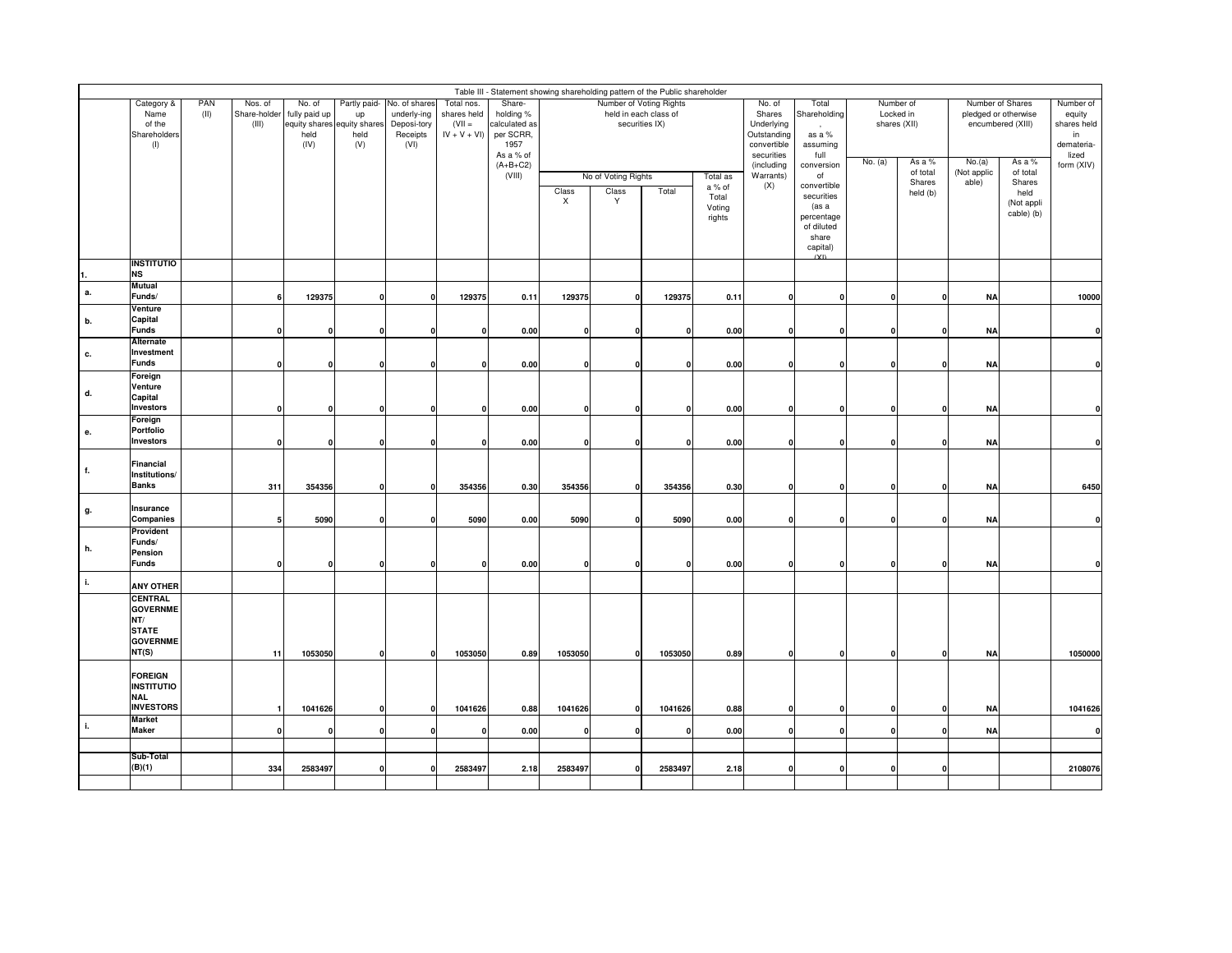|    | Central<br>Government                               |            |                         |              |              |                         |              |          |              |                    |          |          |              |              |              |              |           |              |
|----|-----------------------------------------------------|------------|-------------------------|--------------|--------------|-------------------------|--------------|----------|--------------|--------------------|----------|----------|--------------|--------------|--------------|--------------|-----------|--------------|
| 2. | <b>State</b><br>Government<br>(s)                   |            |                         |              |              |                         |              |          |              |                    |          |          |              |              |              |              |           |              |
|    | <b>President of</b><br>India                        |            |                         |              |              |                         |              |          |              |                    |          |          |              |              |              |              |           |              |
|    |                                                     |            |                         |              |              |                         |              |          |              |                    |          |          |              |              |              |              |           |              |
|    | Sub-Total<br>(B)(2)                                 |            | $\mathbf 0$             | $\mathbf{0}$ | $\mathbf{o}$ | $\Omega$                | $\mathbf{0}$ | $0.00\,$ | $\mathbf{0}$ | $\mathbf{0}$       | $\Omega$ | $0.00\,$ | $\mathbf{0}$ | $\mathbf{0}$ | $\Omega$     | $\mathbf{0}$ |           |              |
|    |                                                     |            |                         |              |              |                         |              |          |              |                    |          |          |              |              |              |              |           |              |
| 3. | NON-<br><b>INSTITUTIO</b><br><b>NS</b>              |            |                         |              |              |                         |              |          |              |                    |          |          |              |              |              |              |           |              |
| a. | <b>INDIVIDUAL</b><br>ls -                           |            |                         |              |              |                         |              |          |              |                    |          |          |              |              |              |              |           |              |
|    | I. Individual<br>shareholder<br>holding             |            |                         |              |              |                         |              |          |              |                    |          |          |              |              |              |              |           |              |
|    | nominal<br>share<br>capital<br>up to Rs. 2          |            |                         |              |              |                         |              |          |              |                    |          |          |              |              |              |              |           |              |
|    | lakhs.                                              |            | 54970                   | 15068205     | $\mathbf{0}$ | 0                       | 15068205     | 12.71    | 15068205     | $\pmb{\mathsf{o}}$ | 15068205 | 12.71    | $\mathbf{0}$ | $\mathbf{0}$ | $\mathbf{0}$ | $\mathbf{0}$ | <b>NA</b> | 10436387     |
|    | II. Individual<br>shareholder                       |            |                         |              |              |                         |              |          |              |                    |          |          |              |              |              |              |           |              |
|    | holding<br>nominal<br>share                         |            |                         |              |              |                         |              |          |              |                    |          |          |              |              |              |              |           |              |
|    | capital<br>in excess of<br>Rs. 2 lakhs.             |            | 30                      | 2073621      | $\mathbf 0$  | $\Omega$                | 2073621      | 1.75     | 2073621      | $\mathbf 0$        | 2073621  | 1.75     | o            | $\mathbf 0$  |              | $\mathbf{0}$ | <b>NA</b> | 1493774      |
| b. | <b>NBFCs</b><br>registered<br>with RBI              |            | $\mathbf 0$             | 0            | $\mathbf{0}$ |                         | $\mathbf{0}$ | 0.00     | 0            | $\mathbf 0$        |          | 0.00     | $\mathbf{0}$ | $\mathbf 0$  |              | $\mathbf{0}$ | <b>NA</b> |              |
| с. | <b>Employee</b>                                     |            |                         |              |              |                         |              |          |              |                    |          |          |              |              |              |              |           |              |
|    | <b>Trusts</b><br>Overseas                           |            | $\mathbf 0$             | $\mathbf{0}$ | $\mathbf{0}$ | $\Omega$                | $\mathbf 0$  | 0.00     | $\mathbf{0}$ | $\mathbf 0$        |          | $0.00\,$ | οl           | $\mathbf 0$  | $\Omega$     | $\mathbf 0$  | <b>NA</b> | n            |
| d. | <b>Depositorie</b><br>(holding                      |            |                         |              |              |                         |              |          |              |                    |          |          |              |              |              |              |           |              |
|    | DRs)<br>(balancing<br>figure)                       |            | 0                       | 0            | $\mathbf 0$  | 0                       | $\mathbf{0}$ | $0.00\,$ | 0            | 0                  |          | $0.00\,$ | $\Omega$     | $\mathbf{0}$ |              | $\mathbf 0$  | <b>NA</b> | n            |
| е. | <b>ANY OTHER</b>                                    |            |                         |              |              |                         |              |          |              |                    |          |          |              |              |              |              |           |              |
|    | <b>BODIES</b><br>CORPORAT<br>E                      |            | 533                     | 9123057      | $\mathbf{o}$ | $\Omega$                | 9123057      | 7.70     | 9123057      | $\mathbf 0$        | 9123057  | 7.70     | $\mathbf{0}$ | $\mathbf{o}$ | $\mathbf 0$  | $\mathbf{0}$ | <b>NA</b> | 9009792      |
|    | Names:                                              |            |                         |              |              |                         |              |          |              |                    |          |          |              |              |              |              |           |              |
|    | <b>RELIANCE O</b>                                   | AAACR5054J |                         | 5885000      |              |                         | 5885000      | 4.97     | 5885000      | $\overline{0}$     | 5885000  | 4.97     |              | $\circ$      |              | $\circ$      | <b>NA</b> | 5885000      |
|    | Clearing<br><b>Members</b>                          |            | 30                      | 21447        | $\mathbf{0}$ |                         | 21447        | 0.02     | 21447        | 0                  | 21447    | 0.02     | $\mathbf{0}$ | $\mathbf{0}$ |              | $\mathbf 0$  | <b>NA</b> | 21447        |
|    | <b>FOREIGN</b><br><b>NATIONALS</b>                  |            | $\overline{\mathbf{2}}$ | 20           | $\mathbf{0}$ |                         | 20           | $0.00\,$ | 20           | $\mathbf 0$        | 20       | $0.00\,$ | $\mathbf{0}$ | $\mathbf{o}$ | $\mathbf{0}$ | $\mathbf{0}$ | <b>NA</b> | $\mathbf{0}$ |
|    | <b>HINDU</b><br><b>UNDIVIDED</b><br><b>FAMILIES</b> |            | 511                     | 475928       | $\mathbf 0$  |                         | 475928       | 0.40     | 475928       | $\mathbf 0$        | 475928   | 0.40     | $\Omega$     | $\mathbf 0$  |              | 0            | <b>NA</b> | 475928       |
|    | NRI-Non-<br>Repat                                   |            | 107                     | 61097        | $\mathbf{o}$ | $\overline{\mathbf{0}}$ | 61097        | 0.05     | 61097        | $\mathbf 0$        | 61097    | 0.05     | $\mathbf{0}$ | $\mathbf{0}$ | 0            | $\mathbf{0}$ | <b>NA</b> | 61097        |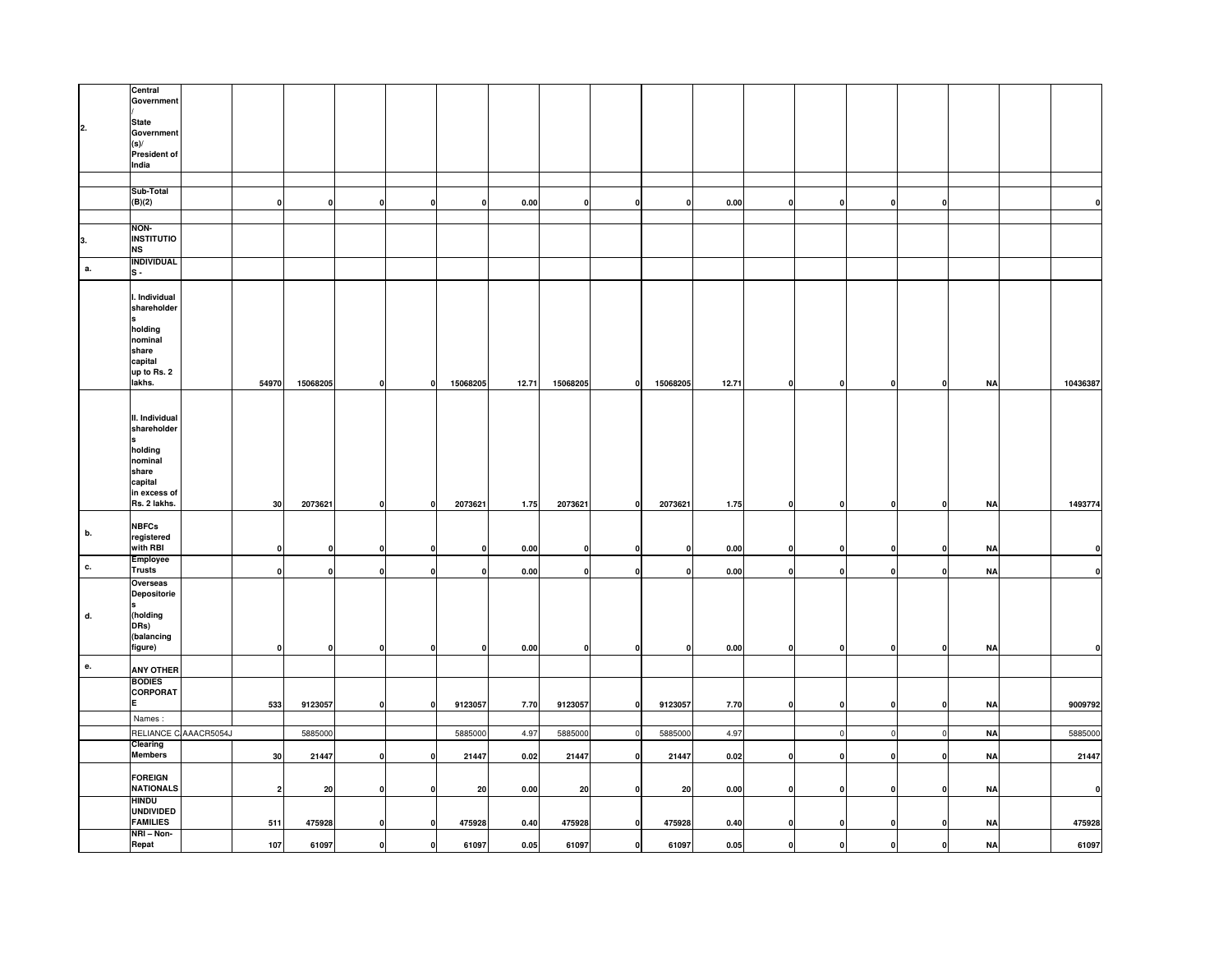|                                                                                                                                                                                                                      | NRI - Repat                                                                | 138   | 215983   |  | 215983   | 0.18  | 215983   | 215983   | 0.18  |  |  | <b>NA</b> | 210348   |
|----------------------------------------------------------------------------------------------------------------------------------------------------------------------------------------------------------------------|----------------------------------------------------------------------------|-------|----------|--|----------|-------|----------|----------|-------|--|--|-----------|----------|
|                                                                                                                                                                                                                      | <b>OTHERS</b>                                                              | 11    | 2150     |  | 2150     | 0.00  | 2150     | 2150     | 0.00  |  |  | <b>NA</b> |          |
|                                                                                                                                                                                                                      | <b>TRUSTS</b>                                                              |       | 4038     |  | 4038     | 0.00  | 4038     | 4038     | 0.00  |  |  | <b>NA</b> | 4038     |
|                                                                                                                                                                                                                      |                                                                            |       |          |  |          |       |          |          |       |  |  |           |          |
|                                                                                                                                                                                                                      | Sub-Total<br>(B)(3)                                                        | 56337 | 27045546 |  | 27045546 | 22.82 | 27045546 | 27045546 | 22.82 |  |  |           | 21712811 |
|                                                                                                                                                                                                                      |                                                                            |       |          |  |          |       |          |          |       |  |  |           |          |
| Details of the shareholders acting as persons in Concert including their Shareholding (No. and %):                                                                                                                   | <b>Total Public</b><br>Shareholdin<br>$(B)=$<br>$(B)(1)+(B)(2)$<br>+(B)(3) | 56671 | 29629043 |  | 29629043 | 25.00 | 29629043 | 29629043 | 25.00 |  |  |           | 23820887 |
| Details of Shares which remain unclaimed may be given hear along with details such as number of shareholders, outstanding shares held in demat/unclaimed suspense account, voting rights which are frozen etc. - NIL |                                                                            |       |          |  |          |       |          |          |       |  |  |           |          |